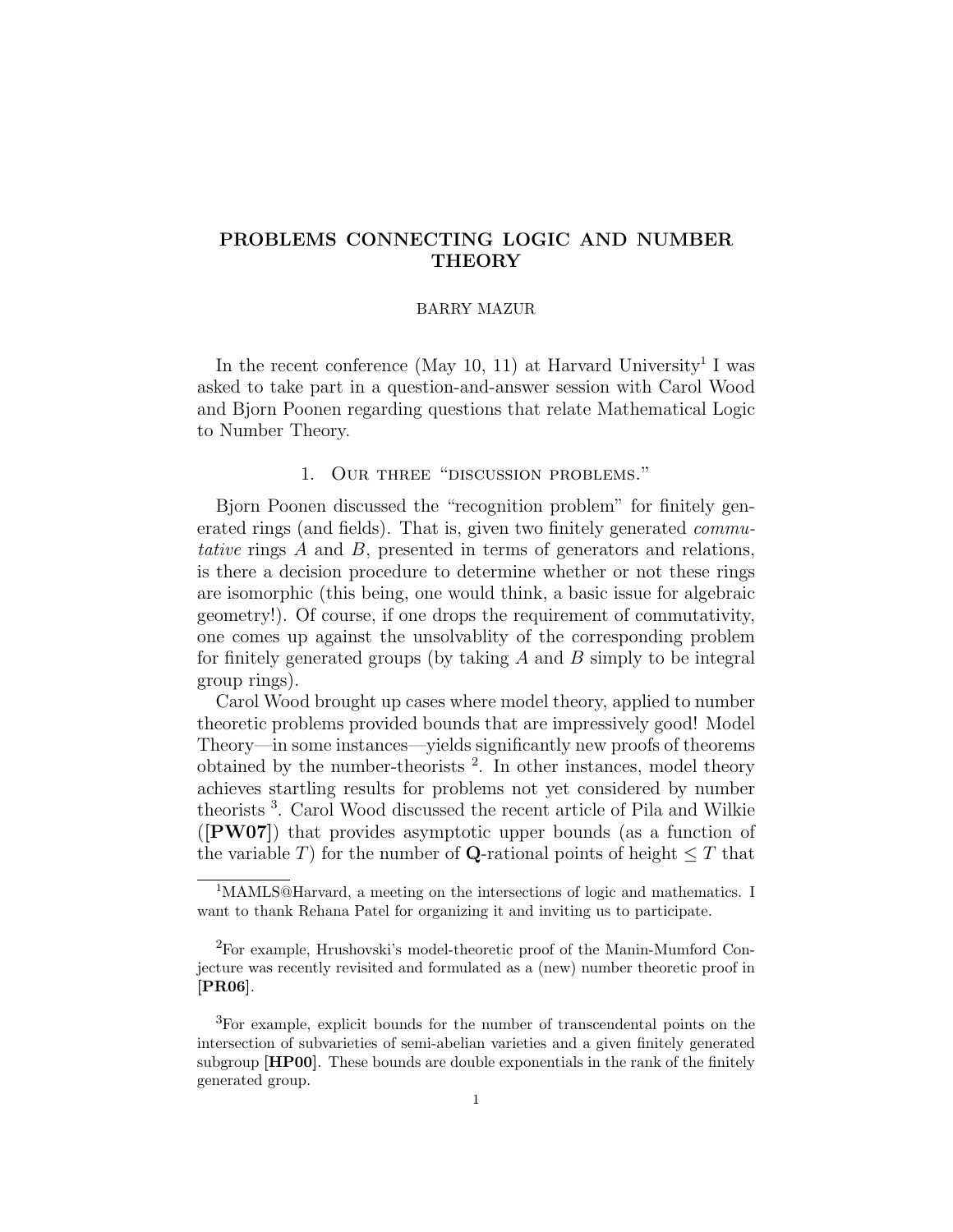lie in a given semi-analytic set  $X \subset \mathbb{R}^n$  but are outside any positivedimensional semi-algebraic set contained in X.

I talked about examples of unsolvable problems given in Diophantine language (following Matiyasevich). Specifically, the negative solution of Hilbert's Tenth Problem. Here are some notes on this<sup>4</sup>.

### 2. Comments on Hilbert's Tenth Problem

Following recent work on this problem it is useful to phrase the discussion for a general commutative ring A finitely presented over Z or over  $Q$ , and of infinite cardinality<sup>5</sup>.

The basic question is:

Does there exist a finite algorithm to determine whether any finite system of polynomial equations in finitely many variables with coefficients in A has a solution in A or not?

Here, in a nutshell, is the general status of this question we inherited from Hilbert and from "classical work" ( Julia Robinson/Davis/Putnam/ Matiyasevich). The culminating theorem is Matiyasevich's:

**Theorem 2.1.** Every recursively enumerable<sup>6</sup> subset of  $Z$  is diophantine (relative to Z).

This fundamental result, of course, gives a negative answer to the question above, but does far more than just that.

For example:

(1) The result implies that relatively benign subsets of Z can be diophantinely described, as well. This is not as clear as one

Given a diophantine equation with any number of unknown quantities and with rational integral numerical coefficients: To devise a process according to which it can be determined in a finite number of operations whether the equation is solvable in rational integers.

<sup>&</sup>lt;sup>4</sup>I want to thank Bjorn and Carol for their comments about, and corrections to, an early draft of these notes.

<sup>&</sup>lt;sup>5</sup>Of course, the historically interesting case for this problem is  $A = \mathbf{Z}$  or  $A = \mathbf{Q}$ . A close translation of Hilbert's formulation of the problem is as follows:

<sup>&</sup>lt;sup>6</sup>I'm told, by Bjorn, that logicians these days are suggesting that the terminology "computably enumerable" replace "recursively enumerable".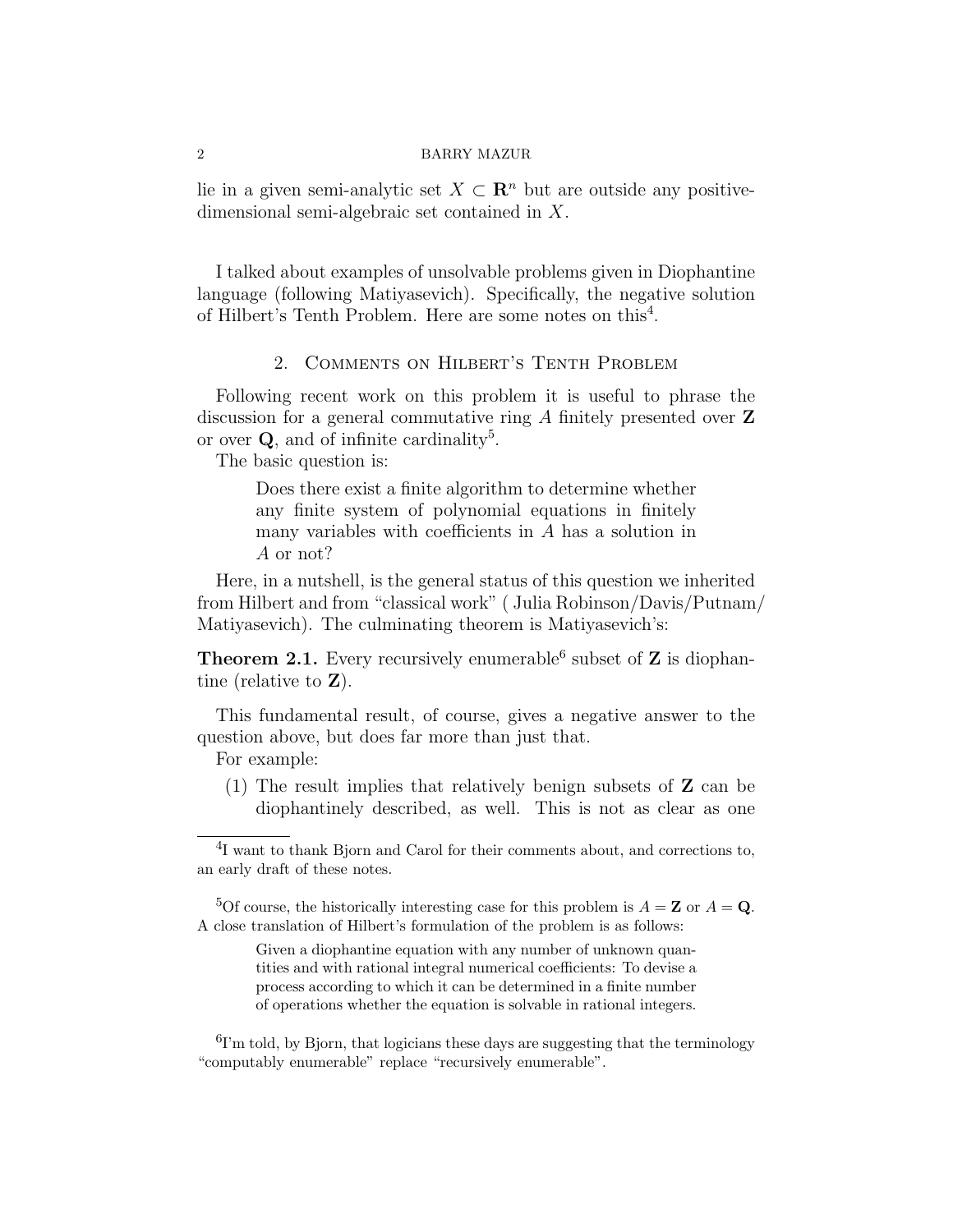might think even for the most familiar subsets, and seems interesting to me: for example, there is a polynomial over Z whose set of positive values is the set of exactly all prime numbers for integral substitution of its variables. A specific such polynomial (taking hardly two dozen lines of print) is given in [JSWW76].

(2) One is not yet finished mining this for concrete versions of "unsolvable problems" but it clearly will give us a wealth of such problems. See, for example, recent postings of Harvey Friedman; these have possible relations to Mnev's (1988) result that any scheme over Z can be expressed as a moduli space classifying configurations<sup>7</sup> of finite points in  $\mathbf{P}^2$ . Harvey Friedman poses nine different "Families of Problems" regarding configurations of rational lines in the Euclidean plane, These problems ask for existence or nonexistence of integral intersections (with various properties) of linear configurations. Friedman discusses whether the problems in each of these families can be done in ZFC or whether there are examples of problems in that family that cannot: apparently three of Friedman's problem-families can be solved in ZFC, three cannot, and for the remaining three—if Hilbert's Tenth Problem (over Q) is undecidable then these cannot be done in ZFC.

More recent work (Denef/Denef-Lipschitz/Pheidas/Shalpentokh/Poonen) developed ideas that culminated in the following result:

Theorem 2.2. If a certain stability result in the arithmetic of elliptic curves holds<sup>8</sup> over  $K$ , then for any number field  $K$  every recursively enumerable subset of  $\mathcal{O}_K$ , the ring of integers in K is diophantine (relative to  $\mathcal{O}_K$ ).

Karl Rubin and I have recently shown that this stability result holds if you assume the 2-primary part of the classical Shafarevich-Tate Conjecture [MR09]. As a consequence we have shown that, conditional on

rank $E(K) = \text{rank }E(L) > 0$ .

 ${}^{7}$ By a *configuration type* let us mean a number N and a collection of subsets  $S_1, S_2, \ldots, S_n$  of the set  $[1, 2, \ldots, N]$ . The configuration space associated to such a type is the space of all ordered sets of N points in  $\mathbf{P}^2$  subject to the requirement that the points corresponding to  $S_1$  are collinear, and ditto for  $S_2, \ldots, S_n$ .

<sup>&</sup>lt;sup>8</sup>Specifically the *stability result* asserts that for every prime degree Galois extension of number fields  $L/K$  there exists an elliptic curve E over K with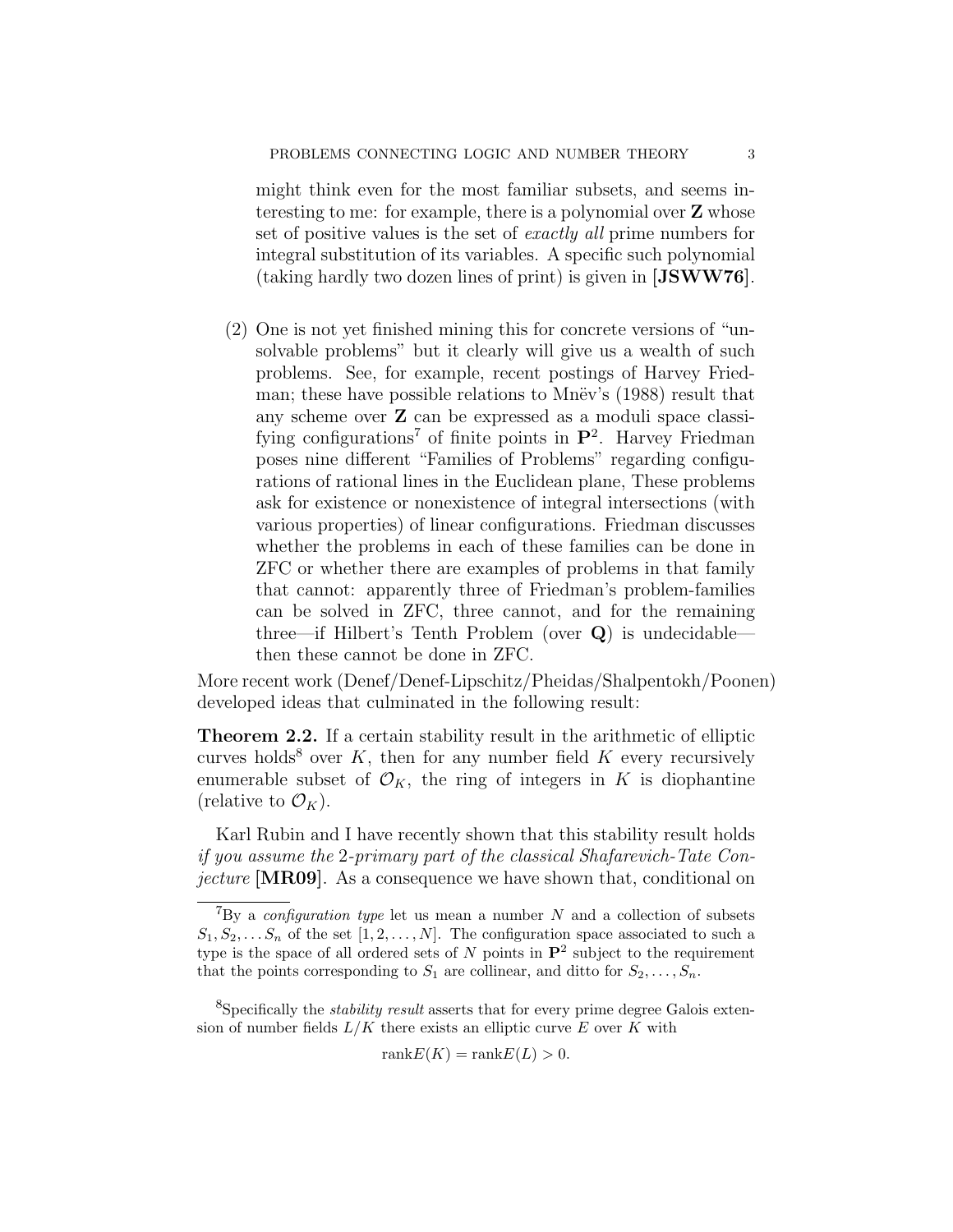the 2-primary part of the Shafarevich-Tate Conjecture, Hilbert's Tenth problem has a negative answer for the ring of integers in any number field.

Since Kirsten Eisenträger has, in her thesis, related Hilbert's Tenth Problem over rings of integers in number fields to a much more general class of rings, one gets—thanks to her work:

Theorem 2.3. Conditional on the 2-primary part of the Shafarevich-Tate Conjecture, Hilbert's Tenth problem has a negative answer for any commutative ring  $A$  that is of infinite cardinality, and is finitely generated over Z.

### 3. The focus on cubics!

One variable is OK; linear and quadratic are OK. There are unsolvable fourth degree polynomials over  $\mathbf Z$  (in a large number of variables). This focuses on the third degree, and there—to my knowledge—our knowledge essentially stops<sup>9</sup>.

### 4. Rational points on cubic plane curves

A famous half-century-old example here is Selmer's equation:

$$
3X^3 + 4Y^3 + 5Z^3 = 0
$$

which has NO (nontrivial) solutions over **Q** even though all "local indicators" don't rule out the possibility that a rational (nontrivial) solution exists<sup>10</sup> So that particular problem is "solved." But, more generally, we want to know:

> Is there an algorithm to answer—for any third degree polynomial  $F(X, Y)$  over **Q**—the question: is there a pair of rational numbers a, b such that  $F(a, b) = 0$ ?

 $10$ This projective curve has points rational over every completion of **Q**.

<sup>&</sup>lt;sup>9</sup>It is interesting how our lack of understanding of cubics seems to color lots of mathematics, from the ancient concerns in the "one-variable case" having to do with "two mean proportionals," and Archimedes' Prop.4 of Book II of The Sphere and Cylinder and Eutocius' commentaries on this, and–of course—the Italian 16c early algebraists.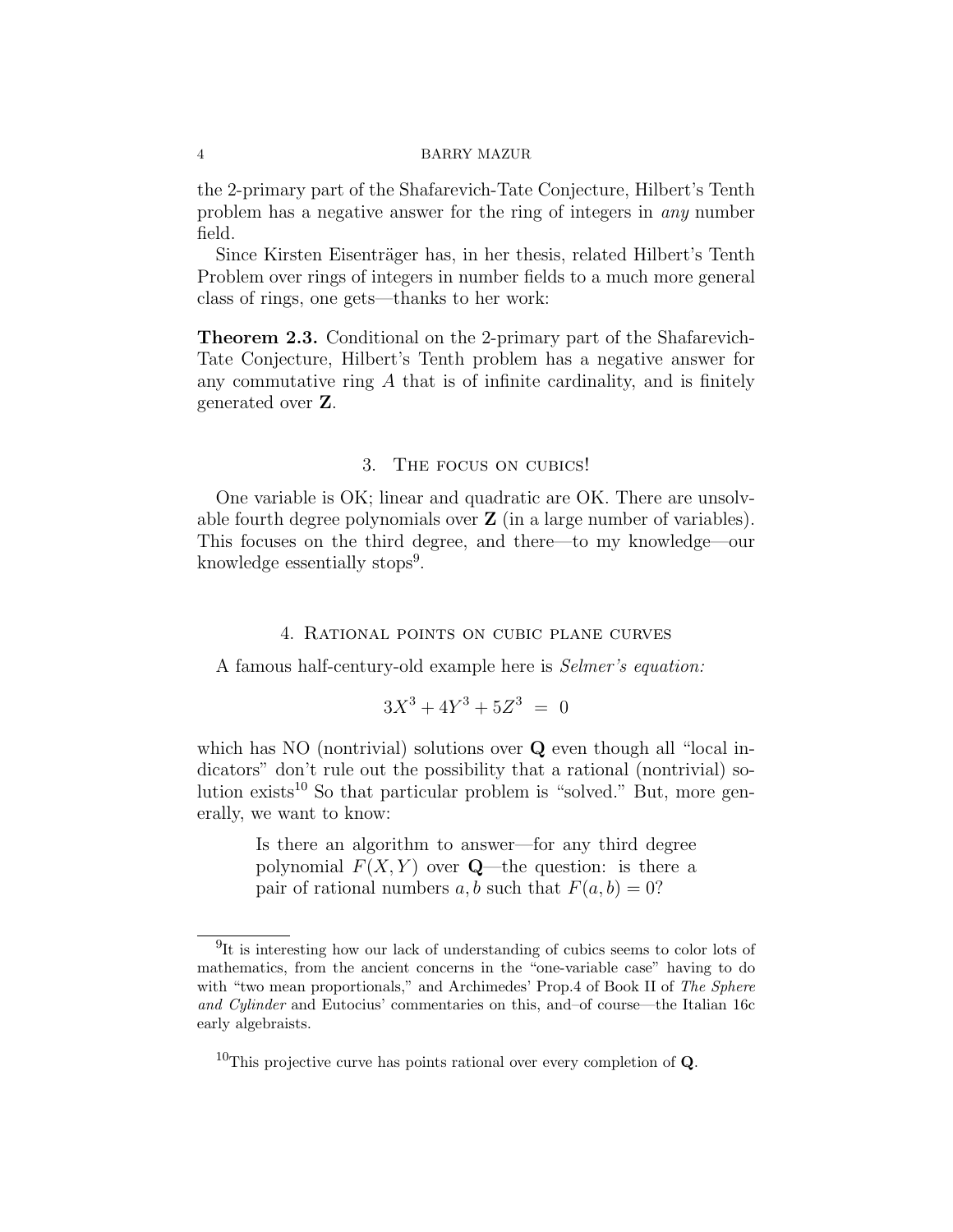A proof of the Shafarevich-Tate Conjecture<sup>11</sup> would provide a proof that a certain algorithm works for the general third degree polynomial  $F(X, Y)$  and—more generally—to find rational points on curves of genus one. The algorithm itself is currently known, and used quite extensively. If it (always) works, then it gives an answer to the question posed above, and indeed allows us to find the rational points. But we don't know whether it will always terminate (in finite time) to provide us with an answer. The Shafarevich-Tate Conjecture would guarantee termination in finite time. This is a huge subject (the arithmetic theory of elliptic curves) and it would be good to understand it as well as we can possibly understand it. Note the curious irony in the formulation of Theorem 2.3:

> If we have a proof of the (2-primary part of the) Shafarevich-Tate conjecture

 $-i.e.,\ colloquially\ speaking:$  if the algorithm that enables us to deal with arithmetic of cubic plane curves can be **proved** to work—

then we have a proof of the non-existence of a general algorithm for the ring of integers over any number field.

### 5. Integral points on plane curves of genus one

Here one has a striking explicit result, thanks to Baker's method. Let  $f(X_1, X_2) \in \mathbf{Z}[X_1, X_2]$  be an absolutely irreducible polynomial such that the associated projective curve  $f = 0$  has genus one. Let  $n :=$  the (total) degree of  $f(X_1, X_2)$  and let  $H :=$  the maximum of the (ordinary) absolute values of the coefficients of  $f(X_1, X_2)$ . Then there are finitely many integral solutions  $(a_1, a_2)$  of the equation  $f(X_1, X_2) = 0$  and they are bounded explicitly by the inequality

 $\max\{|a_1|,|a_2|\}$  < exp exp  $\{2H^{10n^{10}}\}.$ 

For discussion about this, see section 4.4 of [B75].

### 6. Polynomials of degree three in many variables, over Z

We are now left to ponder one of the big open problems in this area:

Is there an algorithm to answer—with input third degree polynomials  $F(X_1, X_2, \ldots, X_n)$  over **Z** for arbitrary

 $11$ In fact, just, the p-primary part of the Shafarevich-Tate Conjecture, for any single prime number  $p$  will do it.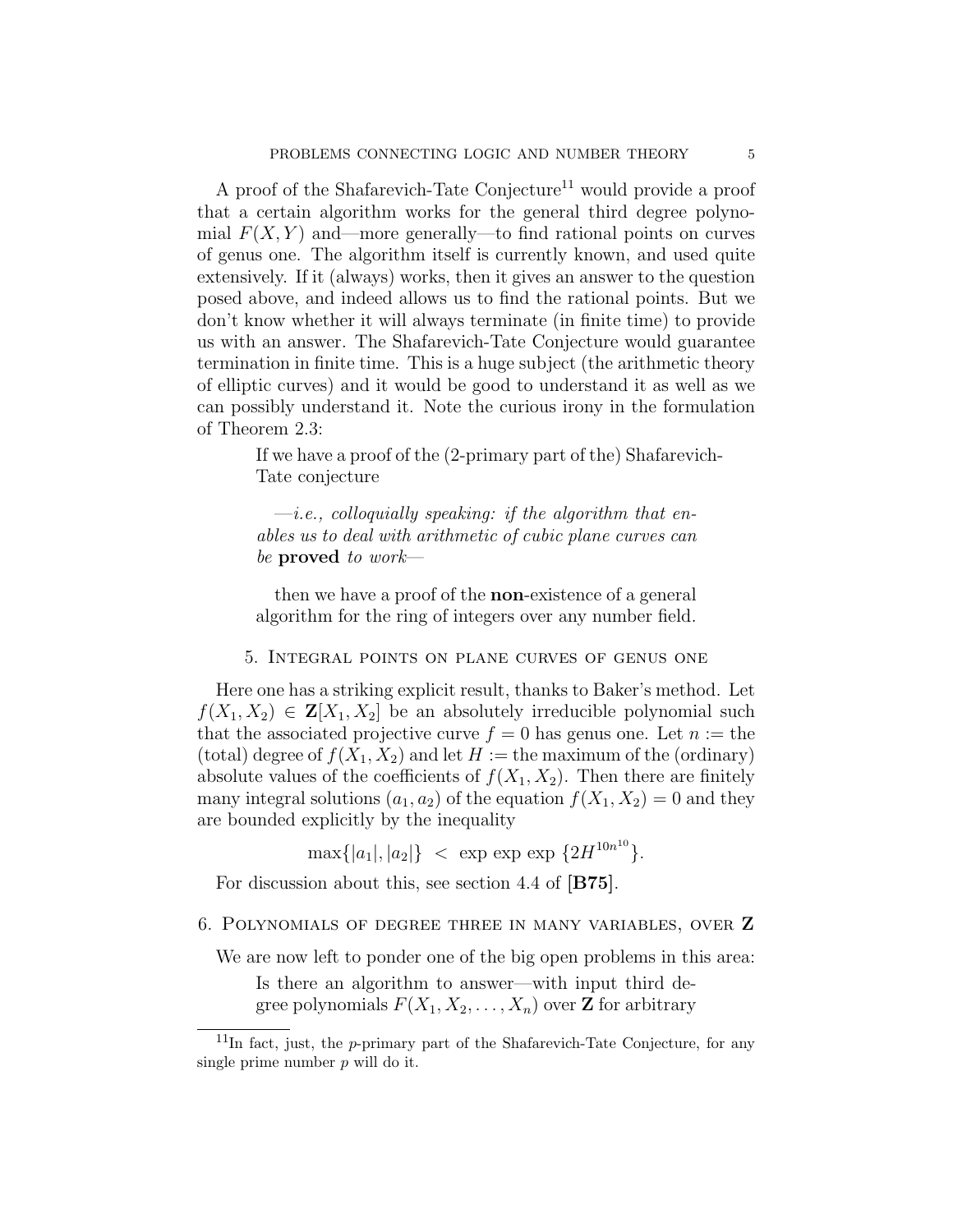$n \geq 3$  —the question of whether there is an *n*-tuple of integers  $(a_1, a_2, \ldots, a_n)$  such that  $F(a_1, a_2, \ldots, a_n) = 0$ ?

In the discussion Curt McMullen asked us to speculate—given current knowledge— what the eventual answer will be. I know what I "want the answer to be" (i.e., solvable, why not?) but I can't give any compelling reason for my optimism. Curt McMullen pointed out that in the topology the recognition problem for manifolds of dimension four or higher is unsolvable (it being related directly to the recognition problem for finitely presented groups, and it is patently solvable for dimension  $\leq 2$ . For manifolds of dimension three the recognition problem is, in fact, solvable, but this is a deep result.

### 7. An Open Question

In the question period, Gerald Sacks suggested that solvability or unsolvability may be only one of a number of different ways of framing questions regarding diophantine algorithms. I agree, and have always liked Serge Lang's attitude towards these matters, who—in effect focussed much attention to the question of determining whether there are finitely many, as opposed to infinitely many, solutions  $^{12}$  and asked algebro-geometric questions about structure of the infinitely many solutions when they exist.

In this spirit allow me to formulate a question—without prejudice that seems worth contemplating even if it is a bit premature to try to make much headway with it.

If V is an algebraic variety over Q let  $X(V; Q) \subset V$  be the Zariski closure in V of the set  $V(Q)$  of Q-rational points of V.

Define  $D(V) = D(V; \mathbf{Q}) :=$  the number of irreducible components of  $X(V; \mathbf{Q})$ .

Suppose that we set out to find upper bounds for this function from algebraic varieties to natural numbers:

$$
V \quad \mapsto \quad D(V).
$$

Consider, for example, the case where  $V$  is an irreducible curve.

• If V is of genus 0, then  $D(V)$  is either 0 or 1 depending upon whether V has a rational point or not.

 $12$ rather than existence or nonexistence of solutions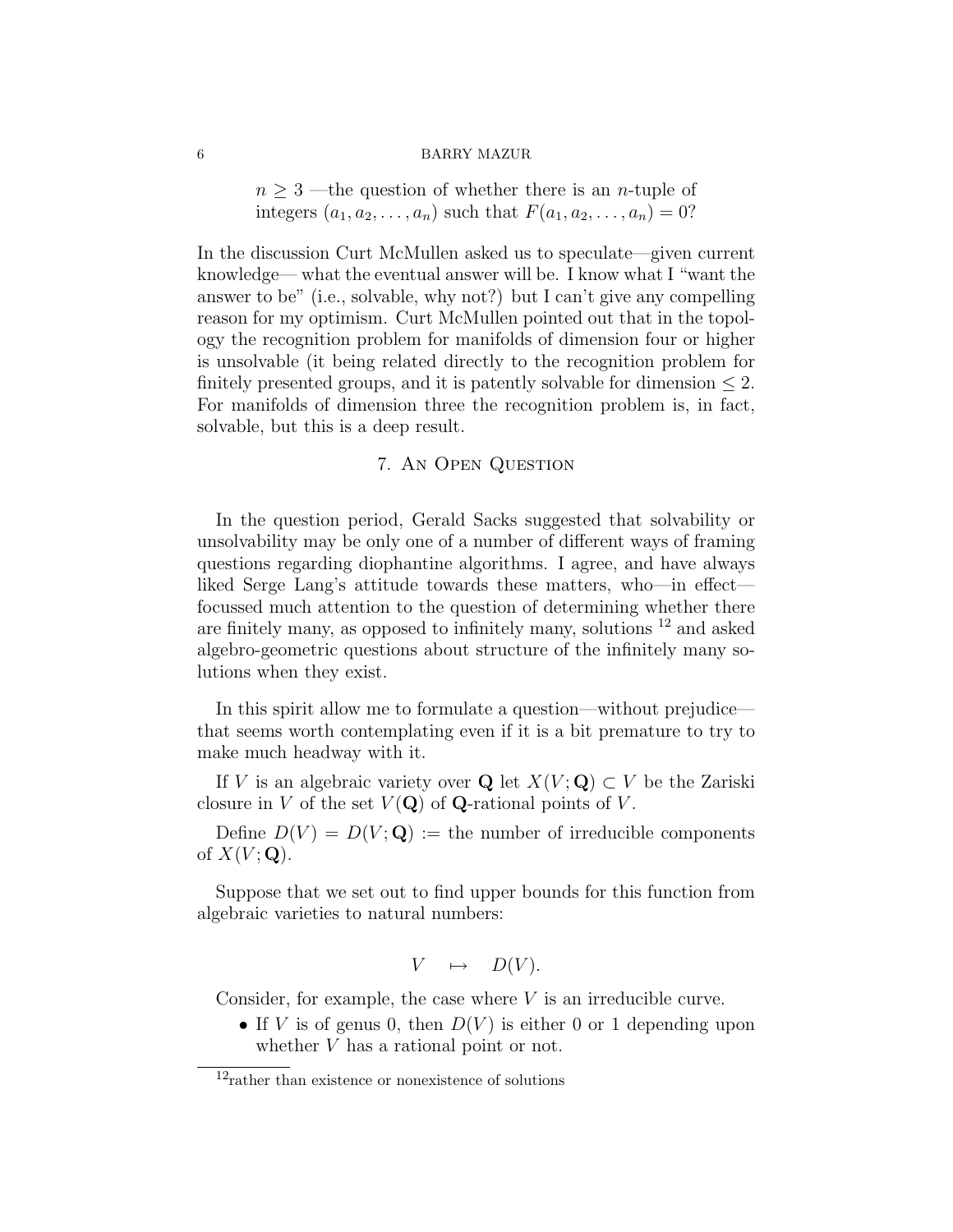- If  $V$  is of genus one, then
	- $D(V)$  is 0 if V has no rational points,
	- $D(V)$  is 1 if V has infinitely many rational points, and
	- $D(V)$  is the order of the Mordell-Weil group of V over Q, if that group is finite.

In all cases for  $V$  of genus one, then, (using  $[M77]$ ) we get that  $D(V) \leq 16$ .

• If V is of genus  $> 1$ , by Faltings' Theorem  $D(V)$  is the (finite) number of rational points of  $V$ . Conditional on a conjecture of Lang, Caparoso, Harris and I have shown that  $D(V)$  is bounded by a function that depends only on the genus of  $V$ .

In sum, we have that (conditional on a conjecture of Lang) for all algebraic varieties V of dimension one,

> $D(V)$  is bounded from above by a function  $F(|V_{\mathbf{C}}|)$  that depends only on the homotopy type  $|V_{\mathbf{C}}|$  of the complex analytic space associated to V.

Is the above statement true or false for algebraic surfaces? Or, more generally, for algebraic varieties of arbitrary dimension?

## Bibliography

[B75] A. Baker, Transcendental Number Theory, Cambridge Mathematical Library, Cambridge University Press (1975).

[E03] A.K. Eisenträger, Hilbert's Tenth Problem and Arithmetic Geometry, PhD Thesis, University of California, Berkeley, 2003.

[Den80] J. Denef, Diophantine sets over algebraic integer rings. II, Trans. Amer. Math. Soc. 257 (1980), no. 1, 227-236.

[DL78] J. Denef and L. Lipshitz, Diophantine sets over some rings of algebraic integers, J. London Math. Soc. (2) 18 (1978), no. 3, 385-391. [H96] E. Hrushovski, The Mordell-Lang conjecture for function elds. Journal of the American Mathematical Society 9 (1996), no. 3, 667- 690.

[H98] E. Hrushovski, Proof of Manin's theorem by reduction to positive characteristic, Model theory and algebraic geometry, Lecture Notes in Math.,1696, Springer, Berlin, (1998) 197-205.

[H00] E. Hrushovski, Anand Pillay, Effective bounds for the number of transcendental points on subvarieties of semi-abelian varieties. American Journal of Mathematics 122 (2000), no. 3, 439-450.